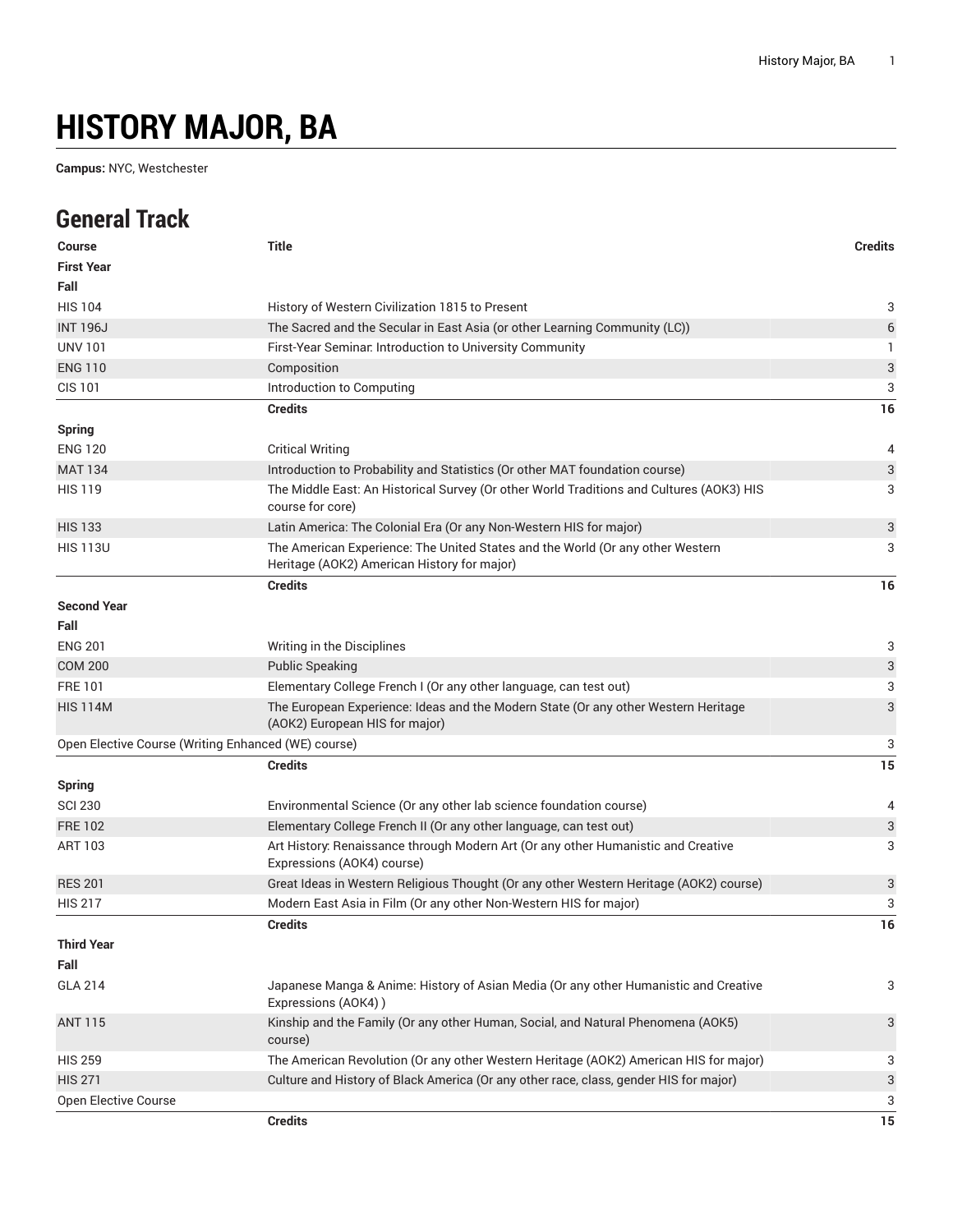| <b>Spring</b>                                  |                                                                                                       |     |
|------------------------------------------------|-------------------------------------------------------------------------------------------------------|-----|
| <b>GLA 215</b>                                 | The Cultural Reinvention of South Asia (Or any other World Traditions and Cultures<br>(AOK3) course)  | 3   |
| SOC 113                                        | Dynamics of Change - What Next? (Or any hother Human, Social, and Natural Phenomena<br>(AOK5) course) | 3   |
| <b>HIS 213</b>                                 | Modern Russia (Or any other Western Heritage (AOK2) European HIS for major)                           | 3   |
| <b>HIS 367</b>                                 | History and Geography of New York (Or any other HIS 300-level for major)                              | 3   |
| <b>Open Elective Course</b>                    |                                                                                                       | 3   |
|                                                | <b>Credits</b>                                                                                        | 15  |
| <b>Fourth Year</b>                             |                                                                                                       |     |
| Fall                                           |                                                                                                       |     |
| <b>HIS 380</b>                                 | Seminar on Historiography                                                                             | 3   |
| Choose one HIS course 200- or 300-level course |                                                                                                       |     |
| Choose one HIS course 200- or 300-level course |                                                                                                       | 3   |
| Open Elective Course                           |                                                                                                       | 3   |
| Open Elective Course or Major Elective         |                                                                                                       | 3   |
|                                                | <b>Credits</b>                                                                                        | 15  |
| <b>Spring</b>                                  |                                                                                                       |     |
| <b>HIS 499</b>                                 | Senior Year Experience in History                                                                     | 3   |
| Choose one HIS course 200- or 300-level course |                                                                                                       | 3   |
| Choose one HIS course 200- or 300-level course |                                                                                                       | 3   |
| <b>Open Elective Course</b>                    |                                                                                                       |     |
| Open Elective Course                           |                                                                                                       | 3   |
|                                                | <b>Credits</b>                                                                                        | 15  |
| <b>Total Credits</b>                           |                                                                                                       | 123 |

## **BA History/Law-JD (HIL) Track**

| <b>Course</b>      | <b>Title</b>                                                                                                                  | <b>Credits</b> |
|--------------------|-------------------------------------------------------------------------------------------------------------------------------|----------------|
| <b>First Year</b>  |                                                                                                                               |                |
| Fall               |                                                                                                                               |                |
| <b>HIS 104</b>     | History of Western Civilization 1815 to Present                                                                               | 3              |
| <b>INT 196J</b>    | The Sacred and the Secular in East Asia (or other Learning Community (LC))                                                    | 6              |
| <b>UNV 101</b>     | First-Year Seminar. Introduction to University Community                                                                      |                |
| <b>ENG 110</b>     | Composition                                                                                                                   | 3              |
| <b>CIS 101</b>     | Introduction to Computing                                                                                                     | 3              |
|                    | <b>Credits</b>                                                                                                                | 16             |
| <b>Spring</b>      |                                                                                                                               |                |
| <b>ENG 120</b>     | <b>Critical Writing</b>                                                                                                       | 4              |
| <b>MAT 134</b>     | Introduction to Probability and Statistics (Or other MAT foundation course)                                                   | 3              |
| <b>HIS 119</b>     | The Middle East: An Historical Survey (Or other World Traditions and Cultures (AOK3) HIS<br>course for core)                  | 3              |
| <b>HIS 133</b>     | Latin America: The Colonial Era (Or any Non-Western HIS for major)                                                            | 3              |
| <b>HIS 113U</b>    | The American Experience: The United States and the World (Or any other Western<br>Heritage (AOK2) American History for major) | 3              |
|                    | <b>Credits</b>                                                                                                                | 16             |
| <b>Second Year</b> |                                                                                                                               |                |
| Fall               |                                                                                                                               |                |
| <b>ENG 201</b>     | Writing in the Disciplines                                                                                                    | 3              |
| <b>COM 200</b>     | <b>Public Speaking</b>                                                                                                        | 3              |
| <b>FRE101</b>      | Elementary College French I (Or any other language, can test out)                                                             | 3              |
| <b>HIS 114M</b>    | The European Experience: Ideas and the Modern State (Or any other Western Heritage<br>(AOK2) European HIS for major)          | 3              |